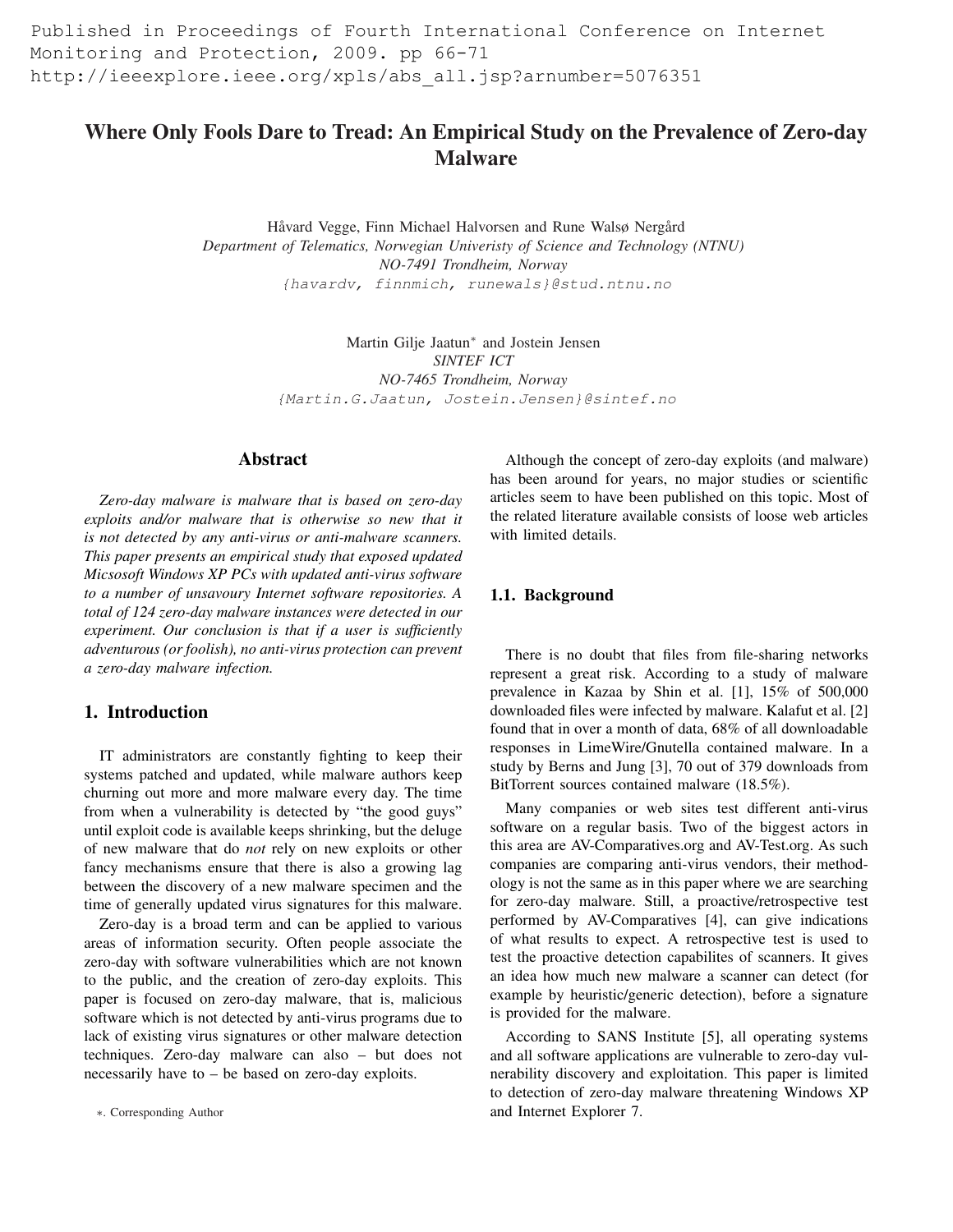### 1.2. Paper Outline

The rest of this paper is structured as follows: In Section 2 we describe the method and preparations for our experiment, and in Section 3 we describe how the experiment was carried out. We present our results in Section 4 and discuss them in Section 5. Section 6 concludes the paper.

# 2. Method

An outline of the method can be seen in Figure 1. The preparations before the exposure phase included setting up a lab environment directly connected to the Internet, and installing operating systems and anti-malware packages on the laboratory computers.



Figure 1. Method to find zero-day malware

The computers were installed with Windows XP, and the latest service pack (SP3) was applied from CD. The computers were not connected to the Internet until proper anti-virus software was installed, and then the first thing we did was to install the latest updates from Windows Update.

Each machine in the laboratory was set up with different anti-virus software (see Table 1), which all automatically updated themselves with the latest virus definitions when they detected an Internet connection. The main purpose of the desktop anti-virus programs was to avoid having our computers infected with already known malware. All the software was installed with default settings, but some changes were made to make the different anti-virus software as similar as possible. All the anti-virus software was set to quarantine infected files if possible.

| Computer name               | <b>Anti-virus</b> |  |
|-----------------------------|-------------------|--|
| Gustav                      | Norman            |  |
| Ivan                        | Norton            |  |
| Katrina                     | F-Secure          |  |
| Mitch                       | Avast!            |  |
| $\overline{\text{And}}$ rew | AVG               |  |

Table 1. Computer overview.

We installed the popular and free Spybot Search & Destroy<sup>1</sup> on all machines to protect against spy- and adware. While we did not originally intend to do this, it became apparent that it was necessary to avoid the machines becoming so cramped up with spy- and adware that they would be practically unusable for the intended activity.

### 3. Procedure

As the time schedule below shows, we actively exposed the computers to suspicious web sites and filesharing networks during a period of two weeks. The computers were then shut down for about a month, before they were turned on in the beginning of November 2008 to perform anti-virus scans and analyses.

|               | September 10th: All computers in the laboratory           |  |
|---------------|-----------------------------------------------------------|--|
|               | were connected to the Internet                            |  |
|               | <b>September 15th:</b> Control virus scans and experiment |  |
|               | start-up.                                                 |  |
| October 1st:  | Baseline virus scans before com-                          |  |
|               | puters were shut down for a month.                        |  |
| November 3rd: | Final virus scans.                                        |  |
|               |                                                           |  |

#### 3.1. System Exposure

Monday September 15th 2008 we actively started to expose the computers to web sites, file-sharing systems, etc. We had prepared an initial list of suspicious web sites containing warez, screensavers, codecs, mp3s and other free downloads. The actual number of visited web sites ended up being much larger, as we clicked on many advertisements and visited partner sites. Since web sites from Romania, Hong Kong and Russia were considered most risky by the computer security company McAfee, Inc. [6,7], we tried to include some sites from those countries as well.

As seen in Table 2 we had also come up with a list of search keywords, which we applied when using file-sharing programs. The list was compiled from the names of the 50 most popular Windows downloads at Download.com [8] on September 15th.

As the timeline in Figure 2 indicates, the system was exposed to web sites and file-sharing networks over a two week period. Some days were spent on one source only, while other days consisted in the use of several sources. *Install* indicates that the same downloaded files were installed on all the computers. The time slots containing *X* means nothing was actively done to expose the computers, but they were still connected to the Internet and both Internet Explorer and the file-sharing clients were running.

The same actions were performed on the five computers in the laboratory almost simultaneously, in order to facilitate as fair as possible comparisons. The following sections describe the procedure and actions that were taken in Limewire,  $\mu$ Torrent, Internet Explorer and the anti-virus software, respectively.

<sup>1.</sup> http://www.safer-networking.org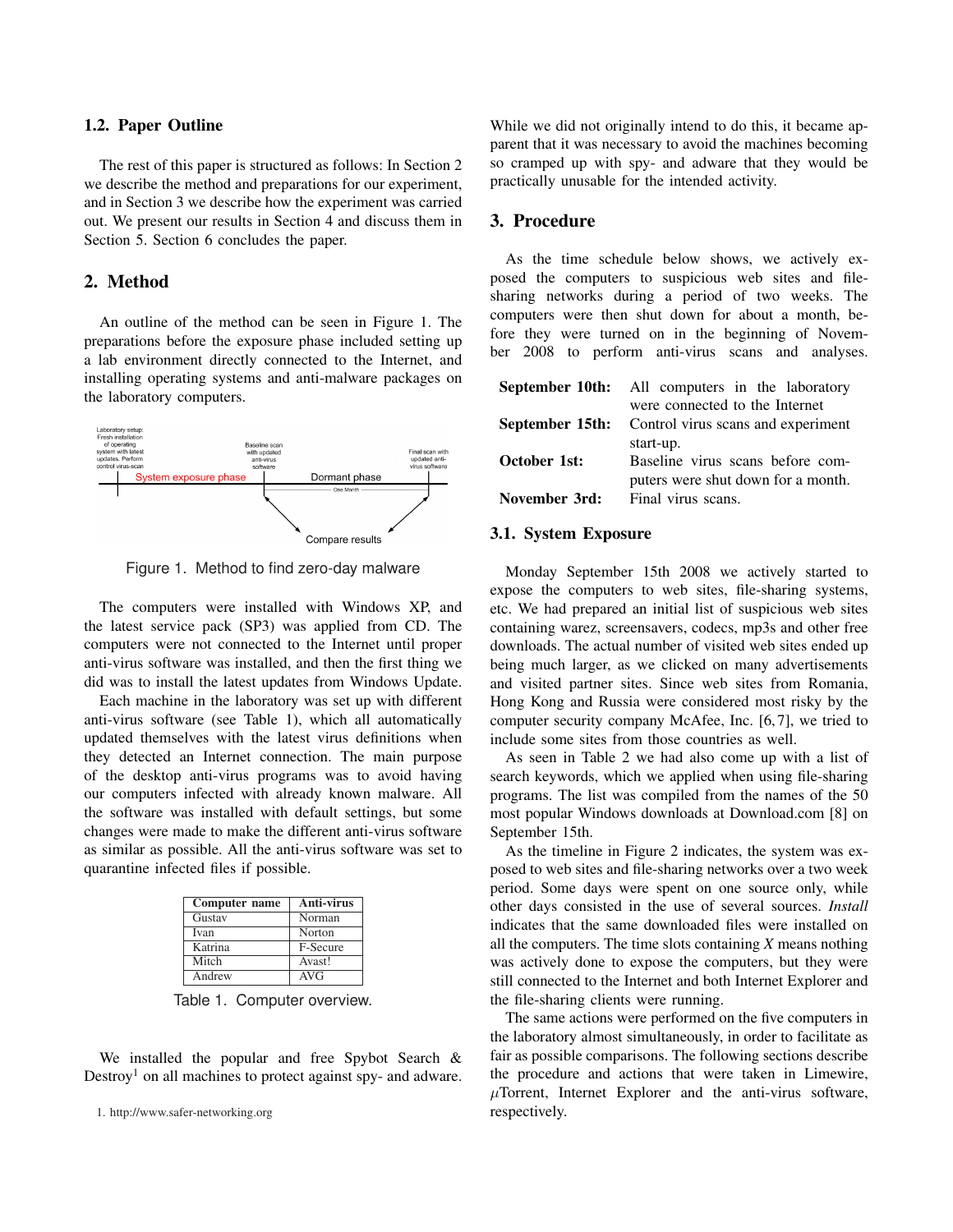

Figure 2. System exposure timeline.

3.1.1. File-sharing Networks. File-sharing networks are known to be a significant source of malware [1], and therefore it was important to expose the experiment to these networks. We used the keywords in Table 2 to search for candidate files.

For the Gnutella network we chose the client Limewire<sup>2</sup>, which is the most popular client for this network [9]. Limewire was installed with default settings, but sharing of files was disabled to avoid any legal issues and excessive network traffic. The most popular client for BitTorrent is  $\mu$ Torrent<sup>3</sup> and is well suited for our laboratory as it is lightweight and easy to use.

*avg, antivirus, adaware, limewire, frostwire, winrar, winzip, mirc, irc, player, real, media player, zip, free edition, youtube, downloader, irfanview, google, chrome, adobe, firefox, virtualdj, vlc, iso, cleaner, msn, live, nero, divx, spyware, torrent, activex, flash, trillian, norton, mp3, 2008*

Table 2. Keywords used for data collection.

3.1.2. Surfing the Web. More and more people get access to the Internet, but it can not be regarded safe, even though you try to avoid obviously suspicious web sites. According to Provos et al. [10], approximately 1.3% of the incoming search queries to Google's search engine return URLs labeled as malicious. In order to expose the laboratory computers to a wide range of threats, it was then natural to visit some potentially risky web sites.

A great deal of all web sites contain adware, viruses and other threats. McAfee has published two reports that show which domains that are most risky [6, 7]. Based on these reports and the use of search engines like Google and Yahoo! together with popular search phrases, we came up with a list of possibly malicious sites. The list is a mixture of popular ordinary web sites and sites which claim to serve downloadable items, such as warez, screensavers and mp3s.

When visiting web sites, the integrated browser Internet Explorer 7 was a natural choice. If plugins like Flash etc. were missing, they were installed on demand.

The following strategy was followed:

• We basically started at the top of our list and visited the web sites one by one.

- Since our goal was to be exposed to as much malware as possible, we acted like a foolish person, uncritically clicking *OK* to everything that popped up.
- If the particular web site had partner sites or other tempting links, we paid them a visit too.
- When visiting warez sites, where it was possible to download for instance software, we typically chose a few of the most popular items and saved them to a directory on the computer for later analysis.

The same procedure was performed on all our computers almost simultaneously. Still we experienced that different pop-up windows showed up on different computers, so minor dissimilarities occurred.

# 3.2. Offline Search

In addition to the installed anti-virus packages, we obtained two offline anti-virus programs, F-PROT and Avast! BART CD. F-PROT is available free of charge, while Avast! BART was obtained through a trial license. By offline we mean that the host operating system is not booted, the antivirus software is run from a live CD.

As noted in the time schedule at the beginning of Section 3, offline scans were performed three times during this project.

- 1) A control virus scan was performed before starting the exposure phase, to verify that the laboratory computers were clean.
- 2) A baseline scan was performed after the two weeks of exposure.
- 3) The final scan was performed one month after the baseline scan, in order to compare the results.

# 4. Results

Our experiment resulted in 124 zero-day malware instances, i.e. malware that was not found by F-PROT or Avast! BART immediately after the exposure period, but was detected after a new scan with updated signatures after the one-month dormant period.

### 4.1. Zero-day Malware Results

According to the offline anti-virus programs avast! BART and/or F-PROT, the 124 files are all zero-day malware, and none of the files were reported malicious at the baseline

<sup>2.</sup> http://www.limewire.com

<sup>3.</sup> http://utorrent.com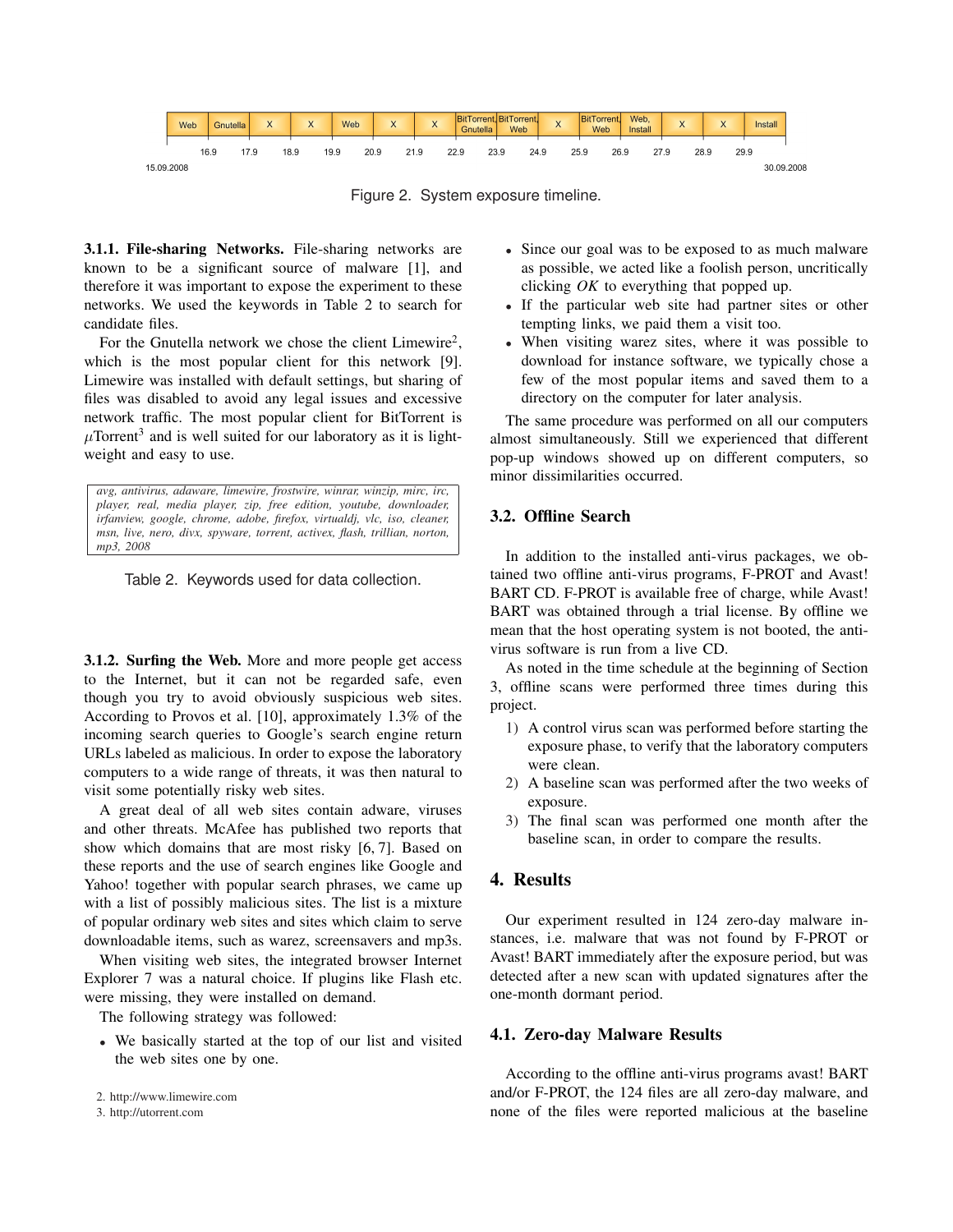scan. In addition, all files detected by avast! BART and F-PROT have been uploaded and scanned at VirusTotal<sup>4</sup> where 36 different updated anti-virus engines are present.

As an example, the file *Easy Video Downloader 1.1 2008 fxg.rar* is detected by Avast! BART as *Win32:Trojan-gen {Other}*, while F-PROT did not detect it at all. However, F-PROT is not the only anti-virus engine that lacks a signature for this file. Only 5 out of 36 engines at VirusTotal detected this file to be malware. That means 31 engines, F-PROT included, were lacking a signature at the time of the last virus-scan.

From the VirusTotal results, we were able to check whether other anti-virus engines detected the same files as Avast! BART and F-PROT. The results from F-Secure and Symantec were further analyzed because they are big vendors of anti-virus solutions and they also had good descriptions of the different malware types, as apposed to F-PROT who did not offer any information about the malware types on their web site. It was also impossible to obtain information about when Avast! had incorporated specific signatures to their database.

A lot of the malware is also considered zero-day according to both F-Secure and Symantec. If F-Secure reports to have added the signature at some date in October, it means they did not detect the malware at the time of the baseline scan (which was done on October 1st). Our results show that out of the 124 zero-day instances, 60.5% were also zero-day malware with respect to F-Secure. Some of the files were not even detected at all, and we conclude that these are zero-day malware with reference to the specific anti-virus software. All files were gathered during September, which means they have been around for over one month. It is disquieting that a large number of anti-virus engines do not detect these files to be malicious, even though they have been in the wild for such a long time.

### 4.2. Zero-day Malware Sources

As we can see from Figure 3, which is based on the 124 zero-day malware infected files, most of the zero-day malware comes from the use of BitTorrent. While zero-day malware from the use of BitTorrent is estimated to 47% zeroday malware from the Gnutella network on the other hand constitute only 7%. The reason for this big difference can be explained by the difference in their search mechanisms, as discused further in Section 5.

The part labeled *Other* in Figure 3 constitutes 42% of the diagram; this includes files that were not present in the limewire, torrent or web download folder but rather on the desktop, in the Temp folder, the Temporary Internet Files folder, the Program files folder or different system files folders, to mention some locations. These are files whose





Figure 3. Zero-day malware sources based on the 124 zero-day malware infected files.

source cannot be determined for certain. Some of them may come from surfing the web, by clicking on different pop-ups and ads, and some may be created when we installed some of the downloaded files. The part in the figure labeled *Web downloads* indicates that 4% of the zero-day malware comes from files downloaded during surfing the web.

| <b>Source</b>     | <b>Downloaded</b> | Zero-day | $\%$     |
|-------------------|-------------------|----------|----------|
|                   | files             | malware  |          |
| <b>BitTorrent</b> | $\sim$ 400        | 58       | 14.5%    |
| Gnutella          | $\sim 6000$       | Q        | 0.15%    |
| Web downloads     | $\sim 80$         |          | 6.25%    |
| Unknown source    | $\Omega$          | 52       | $\Omega$ |
|                   |                   |          |          |

Table 3. Approximate percentage of zero-day malware from different sources, based on all downloaded files.

Table 3 is an attempt to estimate what percentage of the downloaded files in BitTorrent, Gnutella and from the web, respectively, contained zero-day malware. It is important to notice the difference between the percentages in Table 3, which is based on all downloaded files, and the percentages in Figure 3, which is only based on the 124 zeroday malware infected files. Due to our procedure, where desktop anti-virus software removed malware specimens as they were detected, we do not have the exact number of downloadeded files, and the percentages should only be used as a rough estimate. Through BitTorrent the number of download files was actually about 400. We had 40 keywords which on average resulted in 10 downloads apiece. The Gnutella number is more difficult to estimate, since files from the different computers were gathered to a common pool, but the conclusion is unchanged. The percentage of zero-day malware was significantly higher in the BitTorrent sources than in the Gnutella network. Again, this can be partly explained by the difference in the search mechanisms.

It is worth mentioning that the files downloaded from the web are typically from the suspicious sites identified partly by the Google and Yahoo search engines. It will be very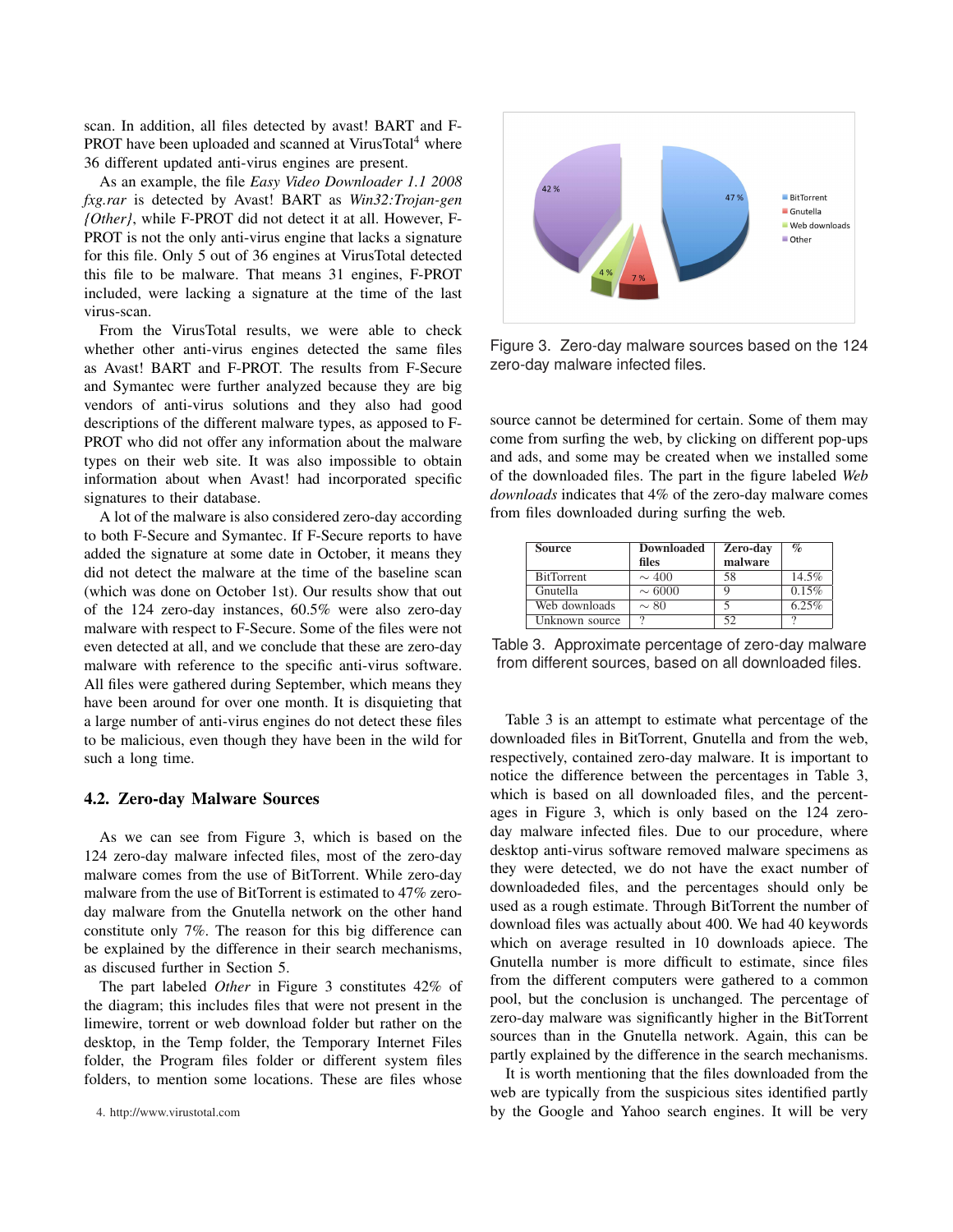wrong to think that 6.25% of files from the world wide web contain zero-day malware, but what the table indicates is that zero-day malware exist in all of these areas. Also note that a significant number of files with malware were found elsewhere on the computers; we can only assume that these files were downloaded by spyware contracted during the experiment.

### 5. Discussion

The term zero-day malware is widely used and the existence of such malware is well known. However, very few can refer to actual numbers that document the prevalence of zero-day malware. In our experiment, 124 unique files were identified to be infected with zero-day malware. The procedure focused on exposing the computers in the laboratory to a broad range of suspicious material and generally acting as an ignorant Internet user: Installing programs, visiting ads and clicking OK to everything that popped up was part of the exercise. Although a normal user would probably not manage to expose his or her computer to the same amount of suspicious material in the short timeframe used in this experiment, a normal user has a much longer exposure period (i.e. countinuous and never ending). This illustrates that the risk of getting infected by malware that is not detected by anti-virus protection is alarmingly high.

New malware that the anti-virus engines do not have a signature for is likely to escape detection by a desktop antivirus solution. Proper behavior on the Internet can only protect users to a certain extent. If they visit the wrong web site or download a file with a zero-day malware, however, they will probably *not* be protected from infection.

In a threat summary for the second half of 2008 [11], F-Secure reports that one million detection signatures were added during the year - a number of hitherto unseen magnitude. The acceleration in introduction of new malware instances can likely be explained by the use of obfuscation techniques such as polymorphism and metamorphism. Such techniques have successfully been demonstrated to aid malware in evading detection by commercial virus scanners [12].

A deep analysis of the infected files is time-consuming and considered out of the scope for our experiment. Thus, we did not attempt to determine whether any of the 124 zero-day samples were just different obfuscated instances of the same origin. An indication is however given by looking at the malware descriptions on F-Secure's web site. Many of the infections seem to be just new types of malware or new instances of already known types, but they still fall under our definition of zero-day malware.

Concerning prevalence of zero-day malware in the different infection sources we based our experiment on, the sources using BitTorrent generally seem to contain less malware than Gnutella, although the amount of zero-day



Figure 4. Accumulated number of malware signatures in F-Secure's database from 1986 to 2008 [11].

malware were in fact higher in the former. This may be related to the different search mechanisms in the two P2P technologies. Only BitTorrent provides the ability to search for newly uploaded files. As such, downloading newly added files is easier in BitTorrent, and the aspect of new malware is one of the most important characteristics of zero-day malware. If malware creators manage to distribute a new malware instance that the anti-virus vendors do not currently detect, the possibility of successfully infecting large number of hosts is a lot higher.

In this experiment we have demonstrated that our method is adequate to perform a retrospective measurement of the prevalence of zero-day malware. Although our approach was primarily based on using two offline anti-virus scanners to perform the baseline scan and the final scan, the use of VirusTotal illustrated the benefits of including even more anti-virus tools in the process to get more accurate results. The use of VirusTotal helped to verify that the findings were actual malware, and not false positives.

Our procedure for exposing the laboratory machines to potentially malicious content was focused on making the experiment as close to a real world scenario as possible, and that implies combining web surfing with file downloading and file-sharing activities. In our results the prevalence of zero-day malware for the different infection sources are indicated. However, because of our procedure we cannot state the origin of each detected zero-day malware instance with exact certainty. A stricter and more firmly defined procedure would have to be defined and followed if the goal were to get more accurate measurements.

# 6. Conclusion

We have presented an empirical study where we have exposed updated Microsoft Window XP PCs with different up-to-date anti-virus packages to numerous locations we suspected of containing zero-day malware. After a two-week exposure period, our computers had contracted a minimum of 124 malware specimens that were not detected by our anti-virus packages during (or at the end of) the period.